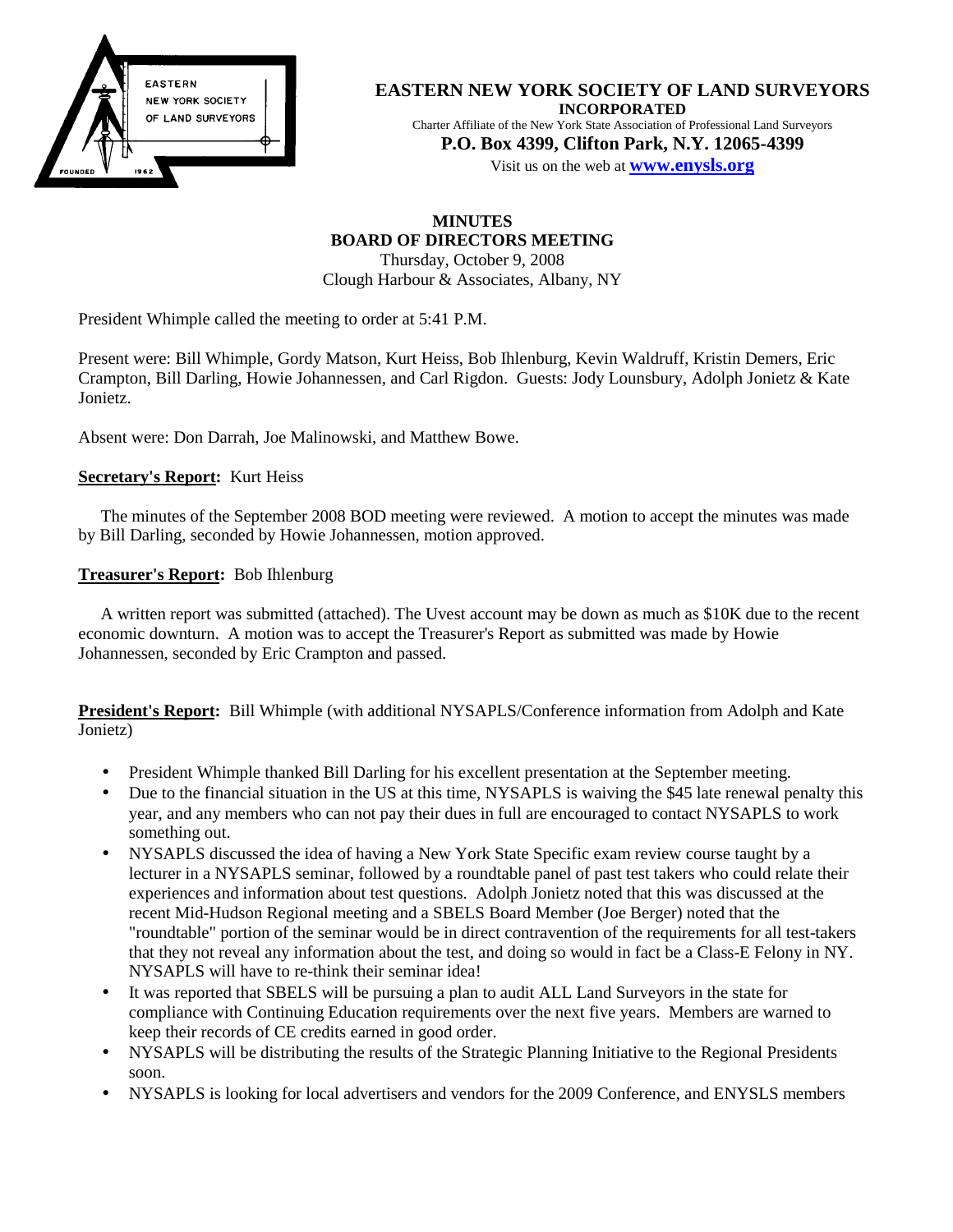are being asked to come up with possible ideas for advertisers and vendors since the conference is being held within the bounds of our Regional. A mailing will be sent out by ENYSLS to the members to pass on this information.

- The Conference Committee will be looking for additional help at the 2009 Conference, specifically assistance moving 900 chairs to and from the State Museum on Wednesday night (the first night of the conference).
- President Whimple discussed the ENYSLS Conference Journal Ad. Secretary Heiss will develop a journal ad and submit it for inclusion in the 2009 Conference Journal. The plan is for each Regional's conference journal ad to be on a page facing that Regional's historical information.
- Adolph Jonietz discussed Mid-Hudson's potential interest in joining ENYSLS in a hospitality suite or other such endeavor as in past years. Jody Lounsbury reported that he had contacted the Hotel and that the possibility of running a hospitality suite is available and the Hotel is willing to work with us on the suite and room reservations for nearby rooms. A motion was made by Kurt Heiss for ENYSLS to fund and run a hospitality suite at the 2009 Conference in conjunction with Mid-Hudson, seconded by Kevin Waldruff and passed.

### **Executive Vice-President's Report:** Gordy Matson: Nothing to Report

**Vice-President's Report:** Kevin Waldruff – Nothing to Report

#### **Committee Reports:**

-----Standing Committees-----

#### Constitution & By-Laws: Bob Ihlenburg:

Bob has identified a few changes that need to be made to the association By-Laws and will report on them at a future meeting.

Scholastic Development: Kristin Demers:

Kristin was contacted by Chris Westbrook at the Ranger School asking when the ENYSLS Scholarship Applications will be available. Kristin will be forwarding copies of the applications soon.

Ethics and Business Practices: Howie Johannessen:

It has been confirmed that the unlicensed person who was offering Land Surveying services has changed his entries on Craig's List so that there are no offers of licensed services.

#### Continuing Education: Jody Lounsbury:

There was a short discussion of the future of an ENYSLS sponsored continuing education program. Jody and President Whimple will look into various options and report back to the Board.

#### Finance: Bill Darling:

Bill and Treasurer Ihlenburg will review the current economic situation and the ENYSLS Uvest investments and make recommendations to the Board regarding the society's investments.

Membership: Gordy Matson – Nothing to Report

Legislative: Howie Johannessen – Nothing to Report

# **EASTERN NEW YORK SOCIETY OF LAND SURVEYORS, INC.**

| President: William Whimple                 | <b>Don Darrah</b>     | 2009 | <b>Matthew Bowe</b>  | <b>2010</b> | <b>Bill Darling</b> | 2011                                      |
|--------------------------------------------|-----------------------|------|----------------------|-------------|---------------------|-------------------------------------------|
| <b>Exec. Vice-President: Gordon Matson</b> | C. Howard Johannessen | 2009 | Kevin Waldruff       | 2010        | <b>Kurt Heiss</b>   | 2011                                      |
| Vice-President: Kevin Waldruff             | <b>Gordon Matson</b>  | 2009 | William Whimple 2010 |             | Robert J. Ihlenburg | 2011                                      |
| Secretary: Kurt Heiss                      | <b>Kristin Demers</b> | 2009 | <b>Eric Crampton</b> | 2010        | <b>Carl Rigdon</b>  | 2011                                      |
| Treasurer: Robert J. Ihlenburg             |                       |      |                      |             |                     | <b>Past President - Joseph Malinowski</b> |

**Director N.Y. State Assoc. of Professional Land Surveyors - William Whimple (518) 732-4190 Director N.Y. State Assoc. of Professional Land Surveyors - Gordon Matson (518) 783-6054** President's Address - 38 Orchard Road, Castleton on Hudson, NY 12033 - wwhimple@cha-llp.com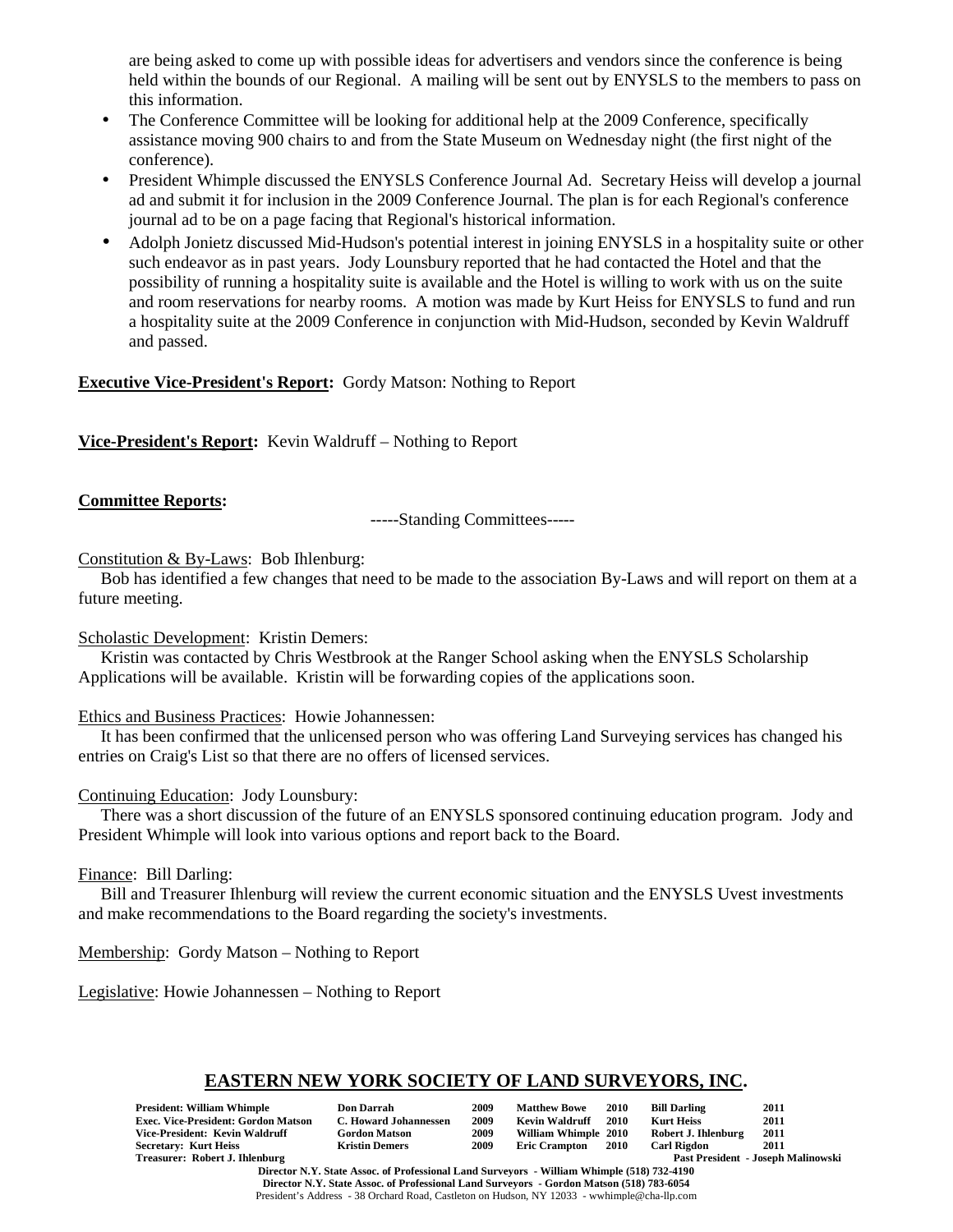#### Program: Bill Whimple:

Brad Beeler is on-board to present something at the Annual Meeting in November. Other vendors in the area will be contacted in case they want to attend and/or present. The meeting will be held at the Crossgates Restaurant.

#### Public Relations:

The composition of the Public Relations Committee is still to be determined. ENYSLS will look into purchasing a new Regional banner.

Technical Information: Eric Crampton – Nothing to Report

-----Temporary and Ad-hoc Committees-----

Website and Archival Information: Kurt Heiss – Nothing to Report

#### Nominating Committee:

President Whimple reported that Bruce Wells volunteered to handle the nominating committee duties for this year. Bruce will be contacting a number of members to determine their interest in running for the ENYSLS BOD. ENYSLS will be mailing out ballots to members for the November election.

#### **Old Business:**

Carl Rigdon reported that Ken Ayers is offering an updated (2008) NYS Highway Law book on his website - http://www.theayerslawfirm.com .

#### **New Business:**

Louis Charland sent around some statistical information regarding the number of Licensed Land Surveyors in NY (attached).

President Whimple asked Bill Darling to provide some information on ways ENYSLS could help out with his mission in Kenya, specifically possible tools/instruments that our members may be able to donate for the use of the workers. Bill will report back to the BOD after his next trip to Kenya.

A motion to adjourn was made by Howie Johannessen and seconded by Gordy Matson, and the meeting was adjourned at 6:56 P.M.

The next meeting of the ENYSLS Board of Directors will be held on Thursday, November 13<sup>th</sup>, 2008 in **conjunction with the ENYSLS Annual Meeting.**

> Respectfully Submitted, **Kurt J. Heiss, LS ENYSLS Secretary heisskj953@roadrunner.com**

#### **EASTERN NEW YORK SOCIETY OF LAND SURVEYORS, INC.**

| <b>President: William Whimple</b>          | <b>Don Darrah</b>     | 2009 | <b>Matthew Bowe</b>  | 2010 | <b>Bill Darling</b> | 2011                                      |
|--------------------------------------------|-----------------------|------|----------------------|------|---------------------|-------------------------------------------|
| <b>Exec. Vice-President: Gordon Matson</b> | C. Howard Johannessen | 2009 | Kevin Waldruff       | 2010 | <b>Kurt Heiss</b>   | 2011                                      |
| Vice-President: Kevin Waldruff             | <b>Gordon Matson</b>  | 2009 | William Whimple 2010 |      | Robert J. Ihlenburg | 2011                                      |
| <b>Secretary: Kurt Heiss</b>               | <b>Kristin Demers</b> | 2009 | <b>Eric Crampton</b> | 2010 | <b>Carl Rigdon</b>  | 2011                                      |
| Treasurer: Robert J. Ihlenburg             |                       |      |                      |      |                     | <b>Past President - Joseph Malinowski</b> |

**Director N.Y. State Assoc. of Professional Land Surveyors - William Whimple (518) 732-4190 Director N.Y. State Assoc. of Professional Land Surveyors - Gordon Matson (518) 783-6054** President's Address - 38 Orchard Road, Castleton on Hudson, NY 12033 - wwhimple@cha-llp.com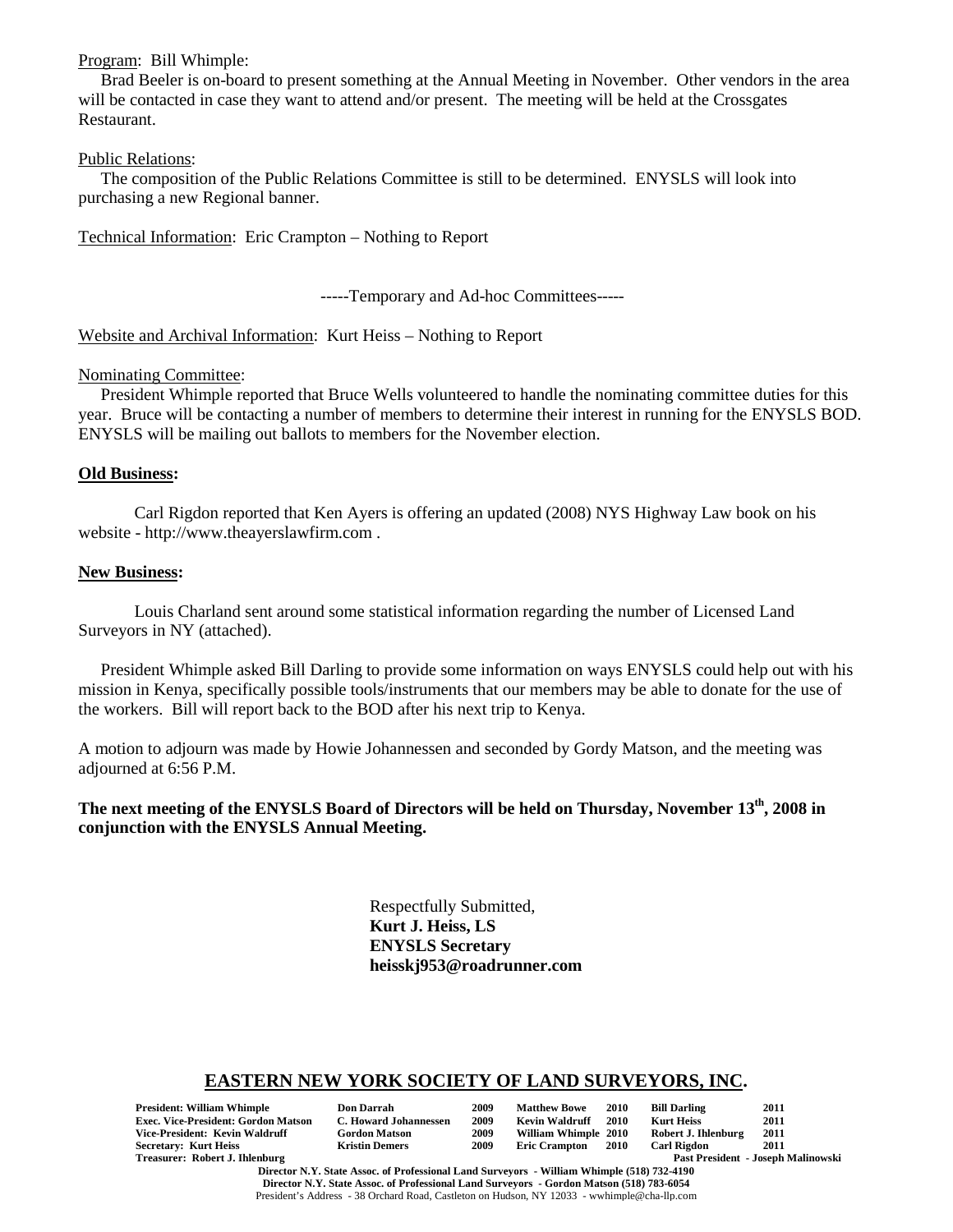# Treasurer's Report: Bob Ihlenburgh-

10:33 AMEastern New York Society of Land Surveyors, Inc 10/02/08Balance Sheet Accrual BasisAs of October 2, 2008

Oct 2, 08

| <b>ASSETS</b>                         |              |           |
|---------------------------------------|--------------|-----------|
| <b>Current Assets</b>                 |              |           |
| Checking/Savings                      |              |           |
| <b>Checking Account</b>               | 3,094.24     |           |
| Hartnett Scholarship                  | 635.00       |           |
| UVEST BROKERAGE                       | 47.630.24    |           |
| <b>Total Checking/Savings</b>         | 51,359.48    |           |
| <b>Total Current Assets</b>           |              | 51,359.48 |
| <b>TOTAL ASSETS</b>                   |              | 51,359.48 |
| <b>LIABILITIES &amp; EQUITY</b>       |              |           |
| Equity                                |              |           |
| <b>Opening Bal Equity</b>             | 61,569.71    |           |
| Net Income                            | $-10,210.23$ |           |
| <b>Total Equity</b>                   | 51,359.48    |           |
| <b>TOTAL LIABILITIES &amp; EQUITY</b> |              | 51,359.48 |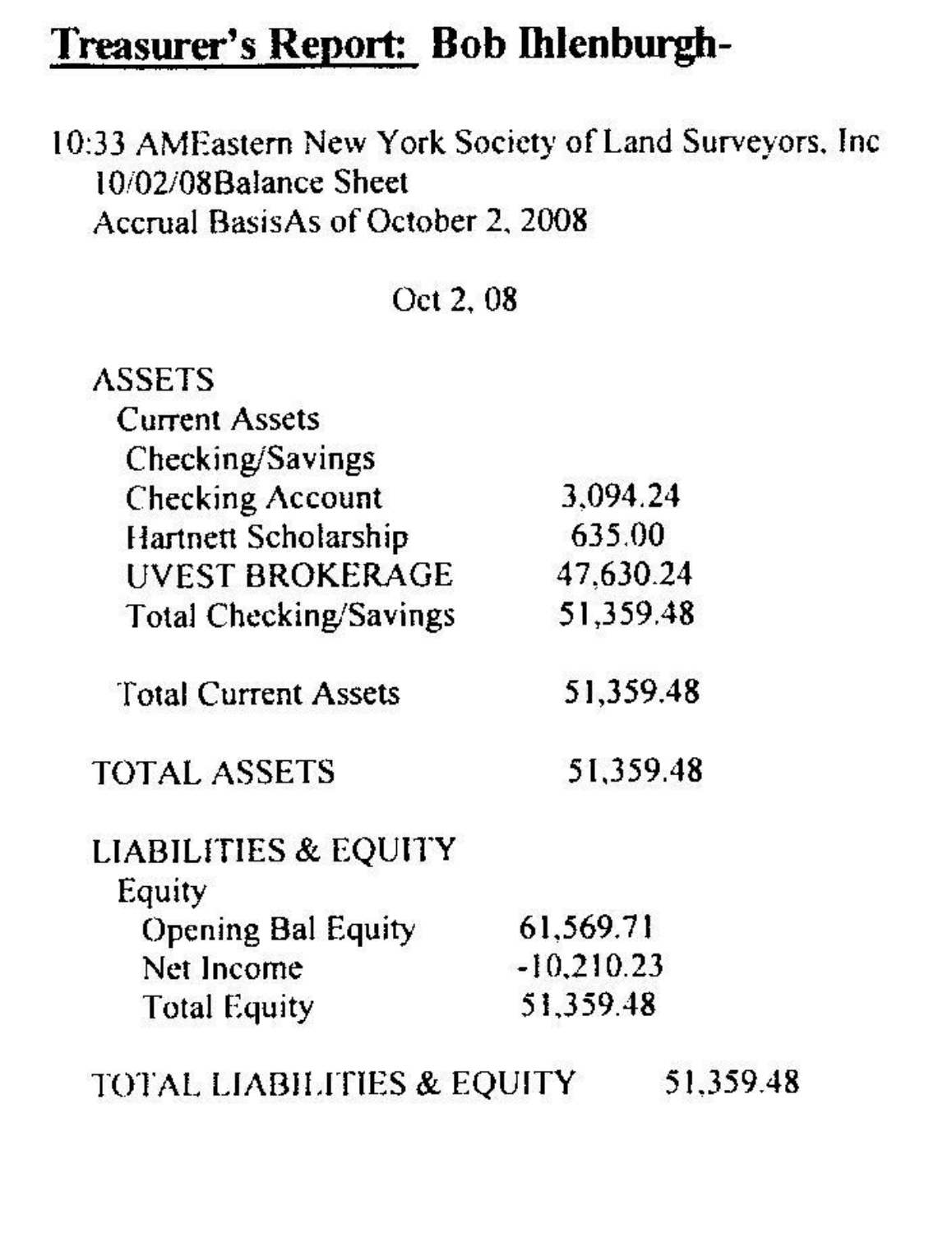SOURCE http://www.op.nysed.gov/07reg.htm

# **MUMBERS OF REGISTERED LICENSES**

| <b>YEAR</b>       | 1997  | 1998  | 1999  | 2000  | 2001  | 2002  | 2003 | 2004  | 2005             | 2006  | 2007  | 2008  |
|-------------------|-------|-------|-------|-------|-------|-------|------|-------|------------------|-------|-------|-------|
|                   |       |       |       |       |       |       |      |       |                  |       |       |       |
| <b>NUMBER</b>     | 1,654 | 1,694 | 1,689 | 1,706 | 1,701 | 1,711 | .718 | 1,696 | .688             | 1,618 | 1,567 | 1,527 |
|                   |       |       |       |       |       |       |      |       |                  |       |       |       |
| <b>CHANGE</b>     |       | 40    |       |       |       | 10I   |      | -22.  |                  | -701  | -51   | $-40$ |
| <b>HIGH POINT</b> |       |       |       |       |       |       |      |       | <b>LOW POINT</b> |       |       |       |



DIFF. 184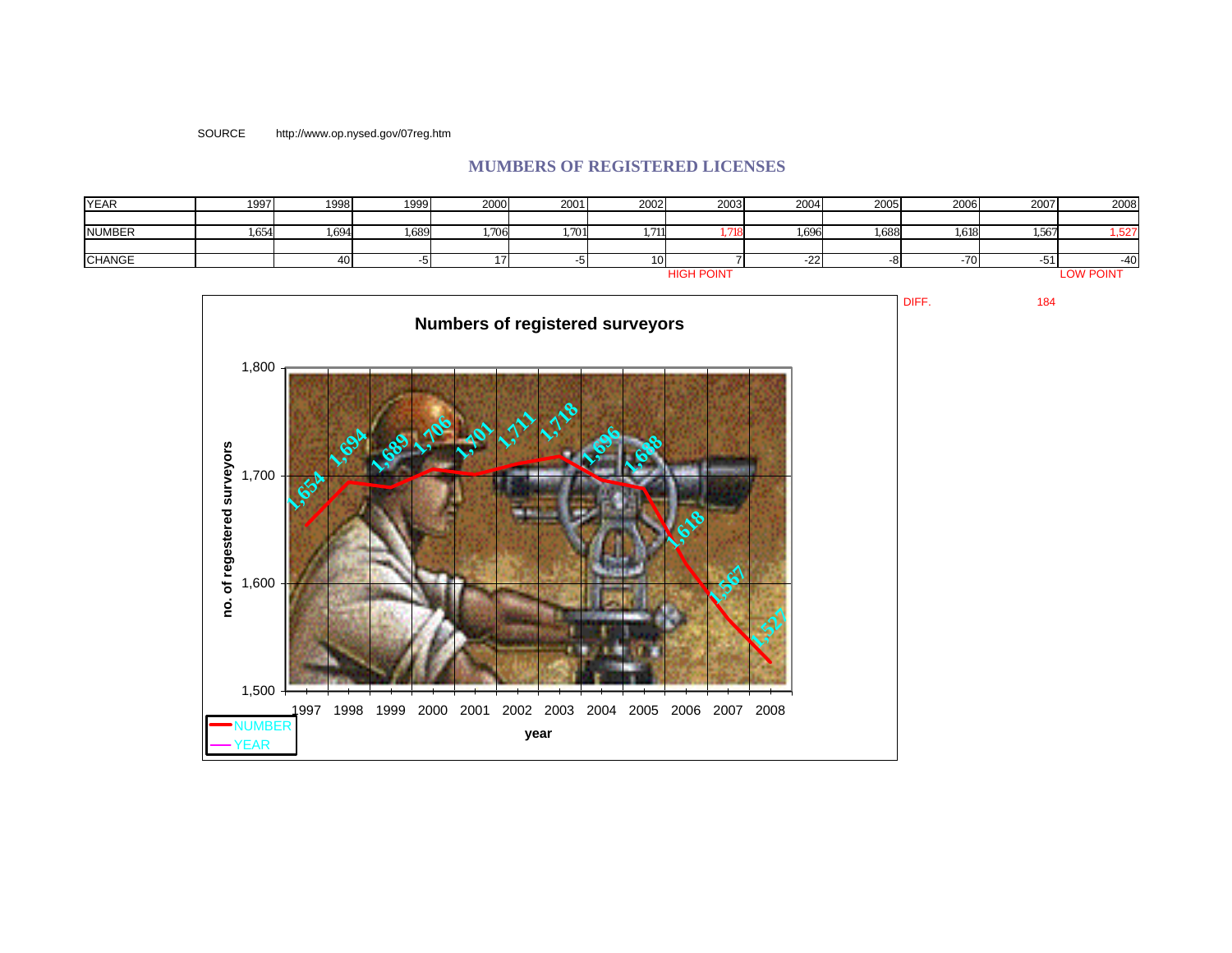|                 | Land Surveyors, as of July 2, 2007 |                   |               |                           |               |              |               |                |               |                  |                |
|-----------------|------------------------------------|-------------------|---------------|---------------------------|---------------|--------------|---------------|----------------|---------------|------------------|----------------|
| County          | <b>Number</b>                      | County            | <b>Number</b> | Countv                    | <b>Number</b> | County       | <b>Number</b> | County         | <b>Number</b> | County           | <b>Number</b>  |
| Albany          |                                    | 36 Jefferson      |               | 18 Saratoga               | 45            | Hamilton     |               | 1 Schoharie    |               | 10 Schenectady   |                |
| Allegany        |                                    | 12 Kings          |               | 6 Schenectady             | 21            | <b>Bronx</b> |               | 2 Washington   |               | 10 Sullivan      | $\overline{2}$ |
| <b>Bronx</b>    |                                    | Lewis             |               | 3 Schoharie               | 10            | Schuyler     |               | 2 Wyoming      |               | 10 Wayne         | $\overline{2}$ |
| <b>Broome</b>   |                                    | 20 Livingston     |               | 20 Schuyler               |               | Lewis        |               | 3 Allegany     |               | 12 Oneida        | 2              |
| Cattaraugus     |                                    | 8 Madison         |               | 14 Seneca                 |               | Montgomery   |               | 3 Cayuga       |               | 12 Ontario       | $\overline{c}$ |
| Cayuga          |                                    | 12 Monroe         |               | 68 Steuben                | 19            | New York     |               | 4 Essex        |               | 14 Westchester   | 3              |
| Chautauqua      |                                    | 16 Montgomery     |               | 3 <sup>St.</sup> Lawrence | 18            | Genesee      |               | 5 Madison      |               | 14 Niagara       | 3              |
| Chemung         |                                    | 9 Nassau          |               | 52 Suffolk                | 135           | Yates        |               | 5 Richmond     |               | 14 Rensselaer    | 3              |
| Chenango        |                                    | <b>7 New York</b> |               | 1 Sullivan                | 21            | Cortland     |               | 6 Greene       |               | 15 Ulster        | 3              |
| Clinton         |                                    | 8 Niagara         |               | 33 Tioga                  |               | Herkimer     |               | 6 Chautauqua   |               | 16 Albany        | 3              |
| Columbia        |                                    | 17 Oneida         |               | 24 Tompkins               |               | Kings        |               | 6 Columbia     |               | 17 Onondaga      |                |
| Cortland        |                                    | 6 Onondaga        |               | 44 Ulster                 | 35            | Orleans      |               | 6 Jefferson    |               | 18 Saratoga      |                |
| Delaware        |                                    | 20 Ontario        |               | 25 Warren                 | 20            | Seneca       |               | 6 Oswego       |               | 18 Nassau        | 5              |
| <b>Dutchess</b> |                                    | 66 Orange         |               | 67 Washington             | 10            | Chenango     |               | 7 St. Lawrence |               | 18 Dutchess      |                |
| Erie            |                                    | 66 Orleans        |               | 6 Wayne                   | 21            | Fulton       |               | 7 Queens       |               | 19 Erie          | 6              |
| <b>Essex</b>    |                                    | 14 Oswego         |               | 18 Westchester            | 30            | Otsego       |               | 7 Steuben      |               | 19 Orange        | 6              |
| Franklin        |                                    | 9Otsego           |               | 7 Wyoming                 | 10            | Tompkins     |               | 7 Broome       |               | 20 Monroe        | 6              |
| Fulton          |                                    | 7 Putnam          |               | 20 Yates                  |               | Cattaraugus  |               | 8 Delaware     |               | 20 Suffolk       | 13             |
| Genesee         |                                    | 5 Queens          |               | <b>19 NYS TOTAL</b>       | ,304          | Clinton      |               | 8 Livingston   |               | 20 NYS TOTAL     | 1,30           |
| Greene          |                                    | 15 Rensselaer     |               | 33 OTHER US               | 221           | Tioga        |               | 8 Putnam       |               | 20 OTHER US      | 22             |
| Hamilton        |                                    | Richmond          |               | 14 NON-US                 |               | Chemung      |               | 9 Warren       |               | <b>20 NON-US</b> |                |
| Herkimer        |                                    | 6 Rockland        |               | 21 TOTAL                  | 1,525         | Franklin     |               | 9 Rockland     |               | 21 TOTAL         | 1,52           |

|                | County          | <b>Number</b> | County                      | <b>Number</b> | County         | <b>Number</b> |
|----------------|-----------------|---------------|-----------------------------|---------------|----------------|---------------|
| 5              | <b>Hamilton</b> |               | Schoharie                   |               | 10 Schenectady | 21            |
|                | <b>Bronx</b>    |               | 2Washington                 |               | 10 Sullivan    | 21            |
| $\overline{o}$ | Schuyler        |               | 2 Wyoming                   |               | 10 Wayne       | 21            |
| ∸ ຫ ∞ ໑ ໑ ⊠    | Lewis           |               | 3 Allegany                  |               | 12 Oneida      | 24            |
|                | Montgomery      |               | 3 Cayuga                    |               | 12 Ontario     | 25            |
|                | New York        |               | 4 Essex                     |               | 14 Westchester | 30            |
|                | Genesee         |               | 5 Madison                   |               | 14 Niagara     | 33            |
|                | Yates           |               | 5 Richmond                  |               | 14 Rensselaer  | 33            |
|                | Cortland        |               | 6 Greene                    |               | 15 Ulster      | 35            |
| 8<br>7         | Herkimer        |               | 6 Chautaugua                |               | 16 Albany      | 36            |
|                | Kings           |               | 6 Columbia                  |               | 17 Onondaga    | 44            |
| → ○ ○ 5        | Orleans         |               | 6 Jefferson                 |               | 18 Saratoga    | 45            |
|                | Seneca          |               | 6 Oswego                    |               | 18 Nassau      | 52            |
|                | Chenango        |               | 7 <sup>I</sup> St. Lawrence |               | 18 Dutchess    | 66            |
|                | Fulton          |               | Queens                      |               | 19 Erie        | 66            |
| 1 4 5 ⊙ ∣⊙     | Otsego          |               | Steuben                     |               | 19 Orange      | 67            |
|                | Tompkins        |               | <b>Broome</b>               |               | 20 Monroe      | 68            |
|                | Cattaraugus     |               | 8 Delaware                  |               | 20 Suffolk     | 135           |
|                | Clinton         |               | 8 Livingston                |               | 20 NYS TOTAL   | 1,304         |
|                | Tioga           |               | 8 Putnam                    |               | 20 OTHER US    | 221           |
| $\frac{1}{5}$  | Chemung         |               | 9 Warren                    |               | 20 NON-US      |               |
|                | Franklin        |               | 9 Rockland                  |               | 21 TOTAL       | 1,525         |